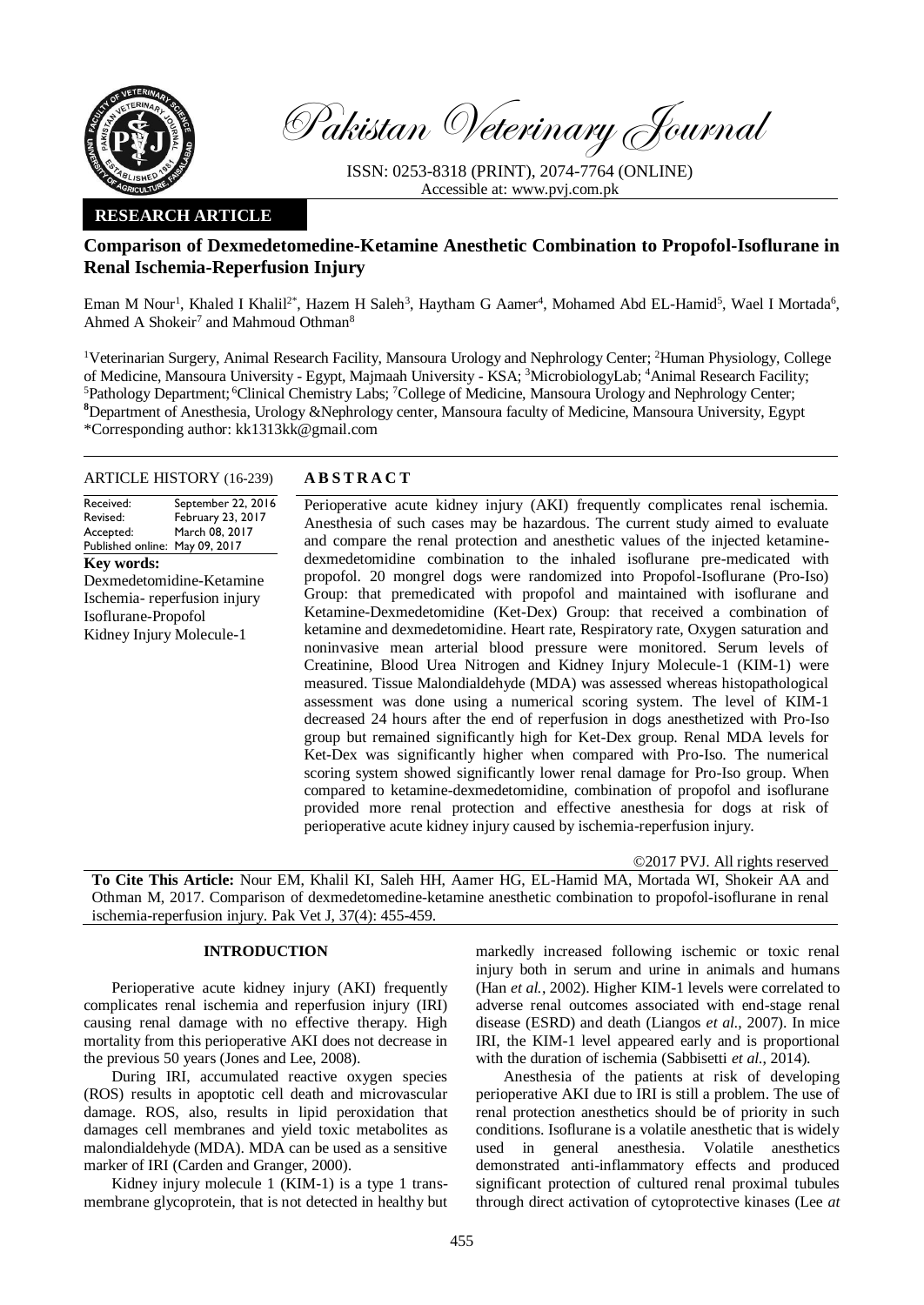Ketamine is a commonly used injectable anesthetic with anti-inflammatory properties,that has shown protective effects on IRI in various organs (Sloan *et al.*, 2011). Ketamine-dexmedetomidine combination is widely used as an effective and safe intravenous anesthesia.

Administration of dexmedetomidine (a selective  $\alpha_2$  adrenergic agonist) before induction of ischemia was found to protect the liver and other organs against the oxidative stress and histological changes of IRI (Chrysostomou and [Schmitt, 2008\).](http://www.ncbi.nlm.nih.gov/pubmed/?term=Schmitt%20CG%5BAuthor%5D&cauthor=true&cauthor_uid=18484919) Results of Yagmurdur *et al*. (2008) suggest that this occurs through inhibition of lipid peroxidation.

The organ protective values of inhalational anesthesia versus the injectable anesthesia withdraw the attention of authors. Řiha *et al*. (2012) compared the cardioprotective effects of ketamine-dexmedetomidine to sevofluranesufentanil anesthesia after cardiac surgery.

To the best of our knowledge, the renal protection value of ketamine-dexmedetomidine anesthetic combination were not studied before. This study aimed to evaluate and compare the renal protection value of the injected ketamine-dexmedetomidine combination versus the inhaled isoflurane pre-medicated with propofol. Anesthetic efficacy of both combinations will be also considered.

#### **MATERIALS AND METHODS**

**Animals:** Adult 20 mongrel (14 to 28 kg) dogs were enrolled in a randomized, prospective, blinded study. The dogs were considered to be healthy based on physical examination, hematological and serum biochemical analyses. Animals were fasted the night prior to surgery (approximately 12 hours), but had free access to water. The study was conducted in the animal research facility unit of Mansoura Urology and Nephrology center. The study protocol was approved by the Medical Research Ethics Committee of the Faculty of Mansoura University, Egypt (Code number R/15.11.47. 22/11/2015).

**Study design and experimental groups:** Animals were randomized into two different treatment groups. The randomization was carried out by a computer random generator number method according to the anesthetic regimen. Propofol-Isoflurane Group (Pro-Iso group) (n=10): animals received propofol as preanesthetic medication 0.5 mg/kg every 10 s until endotracheal intubation could be performed (Monteiro et al., 2014). Anesthesia was maintained with isoflurane (Belda et al., 2012). Ketamine-Dexmedetomidine Group (Ket-Dex group) (n=10): As a preanesthetic medication, animals received a bolus of a combination of ketamine HCL at a dose of 1 mg/kg/IV (ketamine® 50 mg/kg, vial Sigma-Tec Pharmaceutical Industries, Egypt SAE) and dexmedetomidine (Precedex® 100 mcg / ml, preservative

free, vial, Hospira, Inc., Lake Forest, IL 60045 USA) at a dose of 1μg/kg/IV. Followed by an infusion of ketamine 25 μg/kg/min + dexmedetomidine  $0.5$  μg/kg/min. A Sham group (n=5): in which left unilateral nephrectomy was done and right renal pedicle was exposed but without IRI. This group is designed as a control for oxidative stress and renal histopathology.

**Methods:** Animals in all groups underwent left unilateral nephrectomy through midline incision then ischemia was induced by clamping of the right renal pedicle using atraumatic clamp for 45 minutes then the clamp was released for 60 minutes. The colour of kidney was taken as an index for both renal ischemia and reperfusion.

**Preoperative, intraoperative and postoperative physiologic variables monitoring:** Heart rate (HR), Respiratory rate (RR), Oxygen saturation and noninvasive mean arterial blood pressure (NIMAP) were monitored by a patient monitor (BMI, Borg Elarab industries, Model MIII, Egypt). They were recorded 15 minutes before anesthetic induction (basal), 10 minutes after induction of anesthesia (Post pre-anesthetics), at the start of surgery, At the onset and 15, 30 and 45 minutes after induction of ischemia, at the end of ischemia (1 hour of reperfusion), at the end of surgery, for 4 hours after termination of surgery at intervals of one hour and 24 hours after surgery.

#### **Measurement of serum levels of chemical biomarkers:**

Venous blood samples for measurement of biochemical markers were collected preoperatively (basal) and 4 & 24 hours after reperfusion. The clotted blood samples were centrifuged and the serum was stored at -20○C for biochemical analysis.

Serum levels of Creatinine (Cr), Blood Urea Nitrogen (BUN) was measured using an auto-analyzer apparatus (CX7; Beckman, USA). Kidney Injury Molecule-1 (KIM-1) was determined by immunoperoxidase assay using commercial kits (Dog kidney injury molecule-1 detection kits, MyBioSource®).

**Collection of tissue samples:** Second day of the experiment, dogs were sacrificed with potassium chloride associated with general anesthesia. The right kidney was bisected longitudinally and cut into two equal sized slices. Tissue samples from one half kidney were homogenized for measurement of Malondialdehyde (MDA) as a marker of oxidative stress. The other half of the kidney was fixed in a 4% neutral paraformaldehyde solution for assessment of necrotic injury of proximal tubules. This histopathological assessment followed a numerical scoring system as previously detailed (Laverman *et al.*, 2002). The score is graded from 0 to 4 where 0 means normal histology and 4 means severe necrosis.

**Statistical analysis:** Physiological variables, serum level of biochemical markers and histopathological findings were recorded in all dogs over time; reported as mean  $\pm$  standard deviation and evaluated by means of repeated-measures ANOVA. Statistical analysis was performed using a statistical software package (SPSS; SPSS Inc. Released 2009. PASW Statistics for Windows,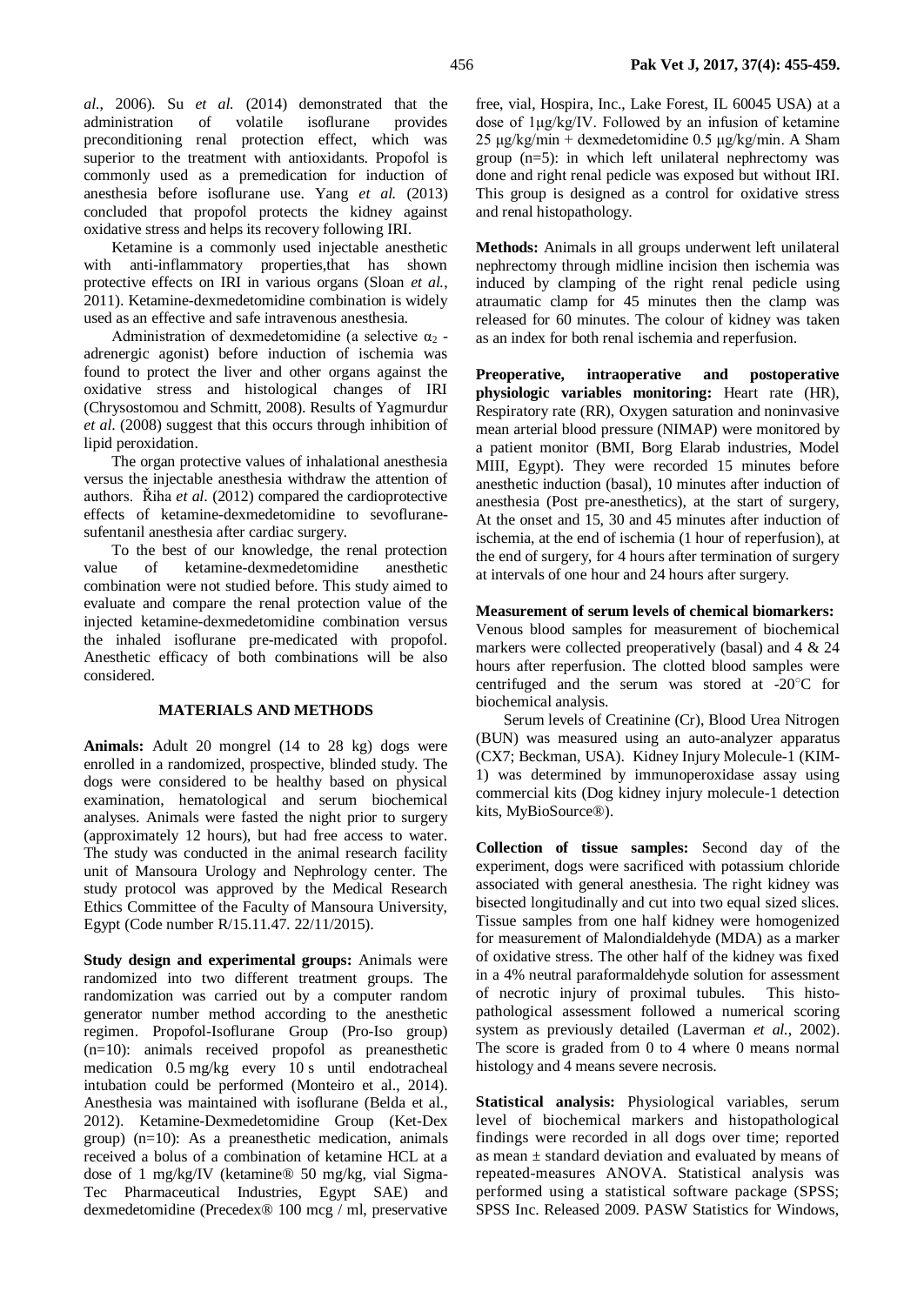Version 18.0. Chicago: SPSS Inc.). Significance was defined at P<0.05.

#### **RESULTS**

**Physiologic variables (Table 1):** Compared to basal value, HR in Pro-Iso group showed a significant increase (P=0.01) at the pre-post-anesthetic point. Then, HR showed gradual statistically-insignificant decrease till forty-five minutes' post ischemia when it started to increase again. This increase became significant  $(P=0.008)$  1-hour post-operative. HR retuned around its normal value 3-hours post-operative till the end of observation.

On the other hand, in Ket-dex group, HR showed a general pattern of bradycardia throughout the whole observation. HR returned to normal only 24 hours' postoperative. This decreased HR was significant when compared with basal levels 15, 30 and 45 minutes' postischemia, at the end of ischemia, at the end of surgery, 2 hours post-operative (P=0.006, 0.01, 0.02, 0.03, 0.02, 0.04 respectively).

Comparison of both groups showed that HR values in Ket-dex group was lower throughout the whole-time points. This bradycardia was only significant at post preanesthetic, end of ischemia, end of surgery, 1 and 2 hours postoperative (P=0.001, 0.04, 0.02, 0.004, 0.05 respectively).

Both anesthetic combinations decreased RR. This decrease was significant at pre-post-anesthetic when compared with the basal value (P=0.02 and 0.002 respectively). RR was significantly decreased more for Ket-dex group when compared with Pro-Iso group  $(P=0.04)$ . RR is kept constant throughout the whole surgical period in both groups. In Pro-Iso group, RR returned around normal 1 hour postoperative and then showed gradual increase that became significant 3 hours postoperative (P=0.05 when compared with basal value).

On the other hand, RR in Ket-dex group remained decreased after the end of surgery and returned to near normal late. This decrease was significant when compared with basal 1 and 2 hours postoperative  $(P=0.02)$ . Finally, the bradyapnea that associated Ket-dex combination was significant when compared with the other combination at all 4 hours' postoperative time points (P=0.003, 0.006, 0.003, 0.03 respectively).

Recorded oxygen saturation values were within normal throughout the whole experiment. However,

comparison of the two groups showed significant lower levels of oxygen saturation in Ket-Dex group at the onset of surgery, 15 minutes after the onset of anesthesia, at the end of ischemia and at the end of surgery (P=0.05, 0.05, 0.04, 0.002 respectively).

Compared with basal level, MAP in Pro-Iso showed significant sharp drop at the onset of surgery  $(P=0.001)$ . Thereafter, MAP level increased gradually to a significant rise one hour postoperative  $(P=0.02)$  and then returned to the normal level by the end of observation. In Ket-dex group, MAP showed significant increase at the onset of surgery ( $P=0.003$ ). MAP continued to show this increased pattern that was significant 15 min. after the onset of ischemia ( $P=0.03$ ), at the end of surgery ( $P=0.05$ ) and 1 hour postoperative (P=0.007). Thereafter, MAP returns toward normal by the end of observation. Comparing both groups showed higher levels of MAP in Ket-dex than Pro-Iso group that were statistically significant at the time of surgery ( $P=0.000$ ), 15 minutes ( $P=0.04$ ) and 30 minutes  $(P=0.05)$  after the onset of ischemia, and at the end of ischemia (P=0.04).

**Chemical biomarkers (Table 2):** Compared with basal levels, Creatinine and BUN showed significant increase 4 (P=0.000 for creatinine & 0.02 and 0.01 respectively for BUN) and 24 hours (P=0.009 for creatinine & 0.006 and 0.000 for BUN) after the end of surgery. Although the serum creatinine and BUN levels were higher for Ket-dex than Pro-Iso group, no statistical significance existed.

KIM-1 showed increased level 4 hours after the end of reperfusion for both groups. This increase was insignificant when compared with the basal level. The level of KIM-1 decreased 24 hours after the end of reperfusion in dogs anesthetized with Pro-Iso but remains significantly high for Ket-Dex group (P=0.01 when compared with basal & 0.02 when compared with the other group).

**Tissue markers (Table 3 & Fig. 1):** The MDA level was increased in both groups. This increase was significant when compared with the sham group  $(P=0.001$  for both). MDA level was significantly lower in Pro-Iso group than Ket-Dex group  $(P=0.009)$ .

The numerical scoring system score calculated for the renal tissue of the dogs anesthetized with Pro-Iso group was significantly lower than that calculated for Ket-dex group  $(P=0.03)$ .

Table 1: Comparison of measured vital signs measured between the propofol-isoflurane (Pro-Iso) group and ketamine-dexmedetomidine (Ket-Dex) group at assigned time points. a=significant when compared with basal values, b=significant when compared with pre-post anesthetic, #=Significant when compared with the other group, Significant is ≤0.05

|                      |                      | Heart Rate (beat/ minute) |                              | Respiratory rate / minute |                             | Oxygen Saturation (%)  |                              | MAP (mmHg)         |                                |
|----------------------|----------------------|---------------------------|------------------------------|---------------------------|-----------------------------|------------------------|------------------------------|--------------------|--------------------------------|
|                      |                      | Pro-Iso                   | Ket-Dex                      | Pro-Iso                   | Ket-Dex                     | Pro-Iso                | Ket-Dex                      | Pro-Iso            | Ket-Dex                        |
| Basal                |                      | $108.8 \pm 21.2$          | $110.8 \pm 20.3$             | $24.8 \pm 5.6$            | $21.5 \pm 6.0^a$            |                        |                              | $110.0 \pm 17.9$   | $105.2 \pm 9.0$                |
| post-induction       |                      | 144.0±28.1ª               | $91.6 \pm 32.6$ #            | $18.6 \pm 8.6^a$          | $11.5 \pm 5.5$ <sup>#</sup> | $97.1 \pm 2.0$         | $90.7 + 9.6$                 | $118.9 \pm 9.2^a$  | $121.8 \pm 34.9^a$             |
| At surgery           |                      | $16.4 \pm 44.8$           | $82.1 \pm 34.1$              | $21.0 + 0.0$              | $21.0 \pm 0.0$              | $98.2 \pm 0.8$         | $94.4 \pm 5.7$               | 74.6±17.3          | $127.8 \pm 19.2^{\#}$          |
| At onset of ischemia |                      | $98.8 \pm 27.7$           | $85.2 \pm 42.2$ <sup>a</sup> | $21.0 \pm 0.0$            | $21.0 \pm 0.0$              | $97.8 \pm 1.1$         | $94.5 \pm 5.7$               | $106.7 \pm 27.1$   | $130.4 \pm 37.2$               |
| After the            | 15 min.              | $97.5 \pm 20.4$           | 74.0±34.6 <sup>a</sup>       | $21.0 \pm 0.0$            | $21.0 \pm 0.0$              | $98.2 \pm 1.2$         | $95.0 \pm 4.6$ <sup>#</sup>  | $97.1 \pm 33.9$    | $129.9 \pm 30.4$ <sup>a#</sup> |
| onset of             | 30 min.              | $98.8 \pm 22.6$           | $75.5 \pm 3.5.7^a$           | $21.0 \pm 0.0$            | $21.0 \pm 0.0$              | $98.3 \pm 1.4$         | $94.3 \pm 8.4$               | $93.3 \pm 36.3$    | $125.1 \pm 31.0^{\#}$          |
| ischemia             | 45 min.              | $100.2 \pm 21.3$          | $75.9 \pm 41.3$ <sup>a</sup> | $21.0 \pm 0.0$            | $21.0 \pm 0.0$              | $98.6 \pm 0.8^{\circ}$ | $94.8 \pm 6.3$               | $99.8 \pm 34.7$    | $125.1 \pm 30.7$               |
| End of ischemia      |                      | $113.9 \pm 36.2$          | $74.5 \pm 42.0^{\text{a H}}$ | $21.0 \pm 0.0$            | $21.0 \pm 0.0$              | $98.6 \pm 2.0$         | $91.4 \pm 10.0$ <sup>#</sup> | $96.6 \pm 27.4$    | $127.7 \pm 36.2^{\#}$          |
| End of surgery       |                      | $10.9 \pm 22.9$           | $75.9 \pm 37.4$ <sup>#</sup> | $21.0 \pm 0.0$            | $21.0 \pm 0.0$              | $98.4 \pm 0.8$         | $96.1 \pm 1.9$ <sup>#</sup>  | $104.6 \pm 26.6$   | $125.0 \pm 27.3^a$             |
|                      | I <sup>st</sup> hour | $136.9 \pm 33.1^a$        | 82.8±39.4 <sup>a#</sup>      | $29.2 \pm 11.7$           | $15.2 \pm 6.0^{\text{a}}$ # |                        |                              | $125.3 \pm 17.6^a$ | 138.6±29.6 <sup>a</sup>        |
|                      | 2 <sup>nd</sup> hour | $111.5 \pm 29.9$          | $78.7 \pm 37.8$ <sup>#</sup> | $29.4 \pm 12.2$           | $16.1 \pm 6.0^{\circ}$ #    |                        |                              | $104.8 \pm 26.2$   | $112.1 \pm 33.2$               |
| Postoperative        | $3rd$ hour           | $107.2 \pm 22.1$          | $87.7 \pm 41.9$              | $32.8 \pm 11.4^a$         | $18.2 \pm 7.4$ <sup>#</sup> |                        |                              | $122.0 \pm 16.1$   | $120.1 \pm 25.3$               |
|                      | $4th$ hour           | $105.9 \pm 22.3$          | $94.0 \pm 31.6$              | $32.9 \pm 14.9$           | $20.4 \pm 6.4$ <sup>#</sup> |                        |                              | $121.7 \pm 24.0$   | $103.8 \pm 25.4$               |
|                      | I <sup>st</sup> day  | $107.6 \pm 25.9$          | $113.6 \pm 25.7$             | $30.1 \pm 14.4$           | $22.0 \pm 7.7$              |                        |                              | $102.4 \pm 17.4$   | $102.4 \pm 11.9$               |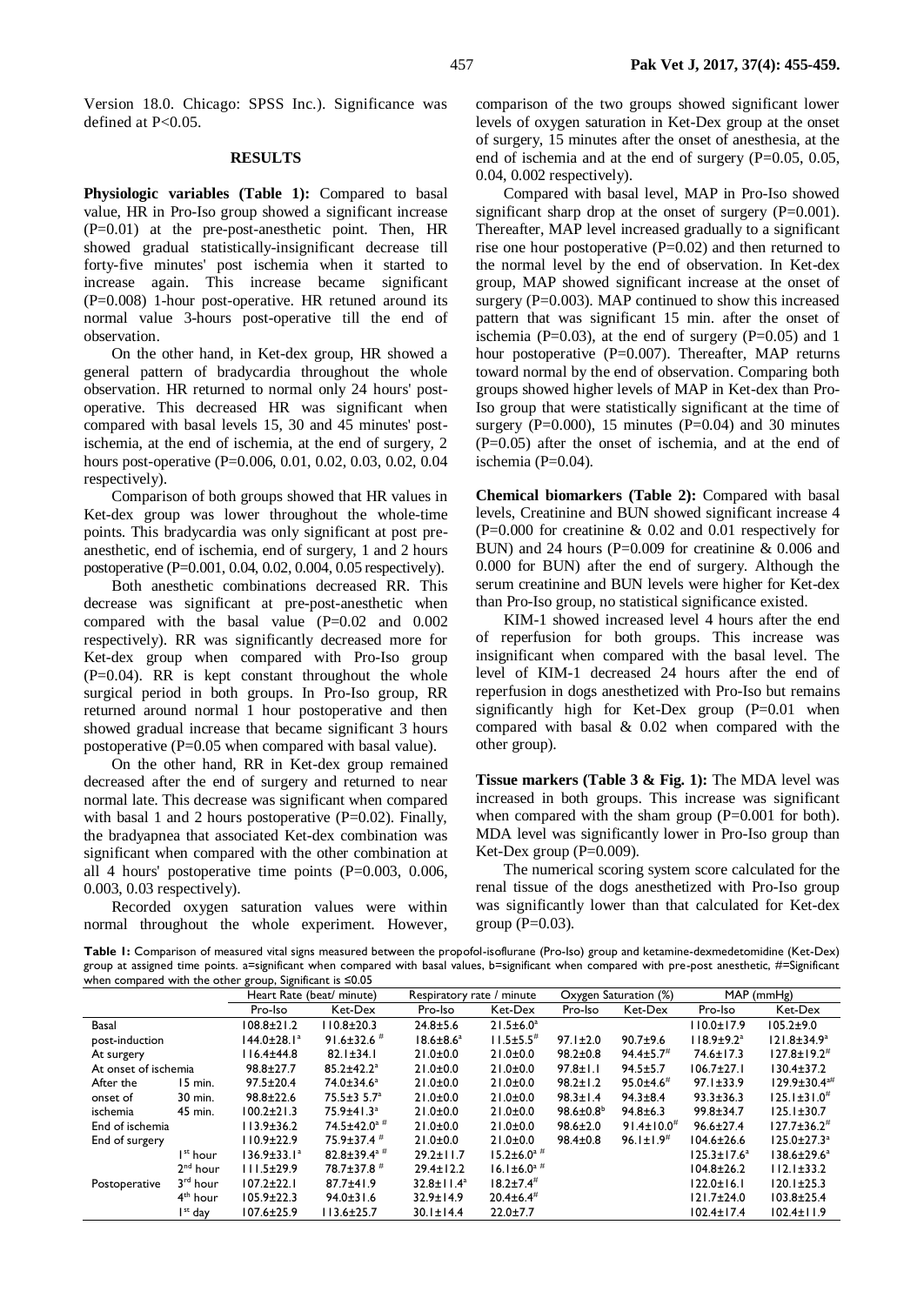

a) Normal renal morphology



b) IRI vascular congestion and widespread necrosis

**Fig. 1:** H & E-stained histological sections (500X) of dog right kidney. A) Sham (normal renal morphology) b) Renal injury (caused by ischemia reperfusion injury - IRI).

**Table 2:** Comparison of measured chemical biomarkers measured between the propofol-isoflurane (Pro-Iso) group and ketaminedexmedetomidine (Ket-Dex) group at assigned time points. BUN=Blood urea nitrogen, KIM-1=Kidney injury molecule – 1, a=significant when compared with basal levels, #=significant when compared with the other group, Significant is ≤0.05

|         | Basal           |                              | Post 4 hours Post 24 hours  |
|---------|-----------------|------------------------------|-----------------------------|
| Pro-Iso | $1.2 \pm 0.2$   | $1.9 \pm 0.3^a$              | $2.3 \pm 1.0^a$             |
| Ket-Dex | $1.2 + 0.2$     | $2.0 \pm 0.3$ <sup>a</sup>   | $3.0 \pm 1.7^a$             |
| Pro-Iso | $47.0 \pm 21.0$ | $63.1 \pm 18.6^a$            | $73.8 \pm 25.6^a$           |
|         |                 | $56.7 \pm 16.1$ <sup>a</sup> | $99.7 \pm 37.9^a$           |
| Pro-Iso | $3.2 \pm 1.8$   | $4.6 \pm 2.1$                | $3.8 \pm 1.2$               |
| Ket-Dex | $3.6 \pm 1.4$   | $4.8 \pm 1.4$                | $5.8 \pm 2.1$ <sup>a#</sup> |
|         |                 | Ket-Dex $43.8 \pm 10.7$      |                             |

**Table 3:** Comparison of Post 24 hours MDA (nmol/ml) and histopathological score investigated between the propofol-isoflurane (Pro-Iso) group and ketamine-dexmedetomidine (Ket-Dex) group at assigned time points. MDA=malondialdehyde. a=significant when compared with sham. #=significant when compared with the other group. Significant is ≤0.05

|                             | Sham          | Pro-Iso          | Ket-Dex                       |
|-----------------------------|---------------|------------------|-------------------------------|
| Post 24 hours MDA (nmol/ml) | $5.2 \pm 2.1$ | $10.7 \pm 1.2^a$ | $12.1 \pm 0.9^{\mathrm{a}}$ # |
| Histopathological score     | 0.0           | $1.3 \pm 0.6$    | $2.4 \pm 1.4$ <sup>#</sup>    |

#### **DISCUSSION**

The present study was conducted to evaluate the use of the two common anesthetic combinations in urological procedures in which renal derangement is expected. Ischemia-reperfusion was used as an example of this renal derangement that eventually resulted in perioperative AKI. Their anesthetic efficacy was evaluated in terms of the renoprotective actions and maintenance of wellbalanced animal general status was evaluated.

The results of the present study showed that propofolisoflurane combination conferred more renal protection than the dexmedetomidine-ketamine combination as indicated by significantly lower postoperative levels of KIM-1 and MDA and also better numerical scoring system results. Creatinine and BUN showed also lower levels but with no statistical insignificance.

These results were supported by data reported in the previous studies for either anesthetic agents (single and not in combination). Vasileio[ua](http://www.sciencedirect.com/science/article/pii/S0014299909000697#aff1) *et al*. (2009) reported that the structural similarity of propofol with vitamin E enables it to suppress lipid perioxidation and explains the cytoprotective effects of propofol. Propofol inhibits nuclear factor- kappa B (NFkB) and thus decreasing production of proinflammtory and oxidative mediators.

Isoflurane also was reported to protect the kidney against ischemia reperfusion injury not only through its antioxidant effect but also through different mechanisms. It modulates endothelium interaction with platelets and neutrophils (Kato and Foex, 2002), increases the formation of phingosine-1-phosphate (S1P) synthesis (Kim *et al.*, 2010), and releases renal tubular TGF-β1 that stimulates adenosine (a known renal vasodilator) formation (Kim *et al.*, 2013). In a study of Carraretto *et al.* (2013), they concluded that the renoprotective value of propofol is equal to that isoflurane, when used against IRI.

Both isoflurane (Zhan[ga](http://www.sciencedirect.com/science/article/pii/S0024320511001871#af0005) *et al.*, 2011) and propofol (Wang *et al.*, 2007) attenuated the histopathological changes caused by IRI. Thus, combination of both agents is expected to provide more protection. Results of creatinine and BUN can be explained as they are not sensitive biomarker for acute renal changes (Nguyen and Devarajan, 2008).

On the other hand, many literatures demonstrated the renoprotective value of dexmedetomidine for both renal functions and structure. This can be attributed to its antiinflammatory and antioxidant actions (Carraretto *et al.*, 2013). However, Curtis *et al.* (2011) demonstrated that ketamine in IRI worsened histological renal damage and addition of dexmedetomidine did not save the kidney much.

In study conducted on rats, Yuzera *et al.* (2009) reported that propofol (and not ketamine) significantly protects against IRI as indicated by better histopathological score and lower MDA levels compared with control.

Regarding the vital animal parameters, the present study showed that Pro-Iso combination was better in maintaining the general condition of the patient during the procedure. The use of Dex-Ket combination was associated with bradycardia, bradyapnea, lower oxygen saturation values whereas only MAP showed higher levels. These effects are due to the dexmedetomidine element of the combination and these findings were supported by many literatures (Mahmoud and Mason, 2015).

However, in a recent study, Cheng *et al*. (2014) demonstrated that an intraoperative infusion of dexmedetomidine combined with ketamine caused better sedation, sleep and  $O_2$  saturation and accelerated recovery when compared to sevoflurane-sufentanil anesthetic combination.

The conduction of this study was limited by difficulty to assign a control group for anesthetic experimentation. Instead, we assigned a sham group as a control for oxidative stress and renal histopathology. This work could